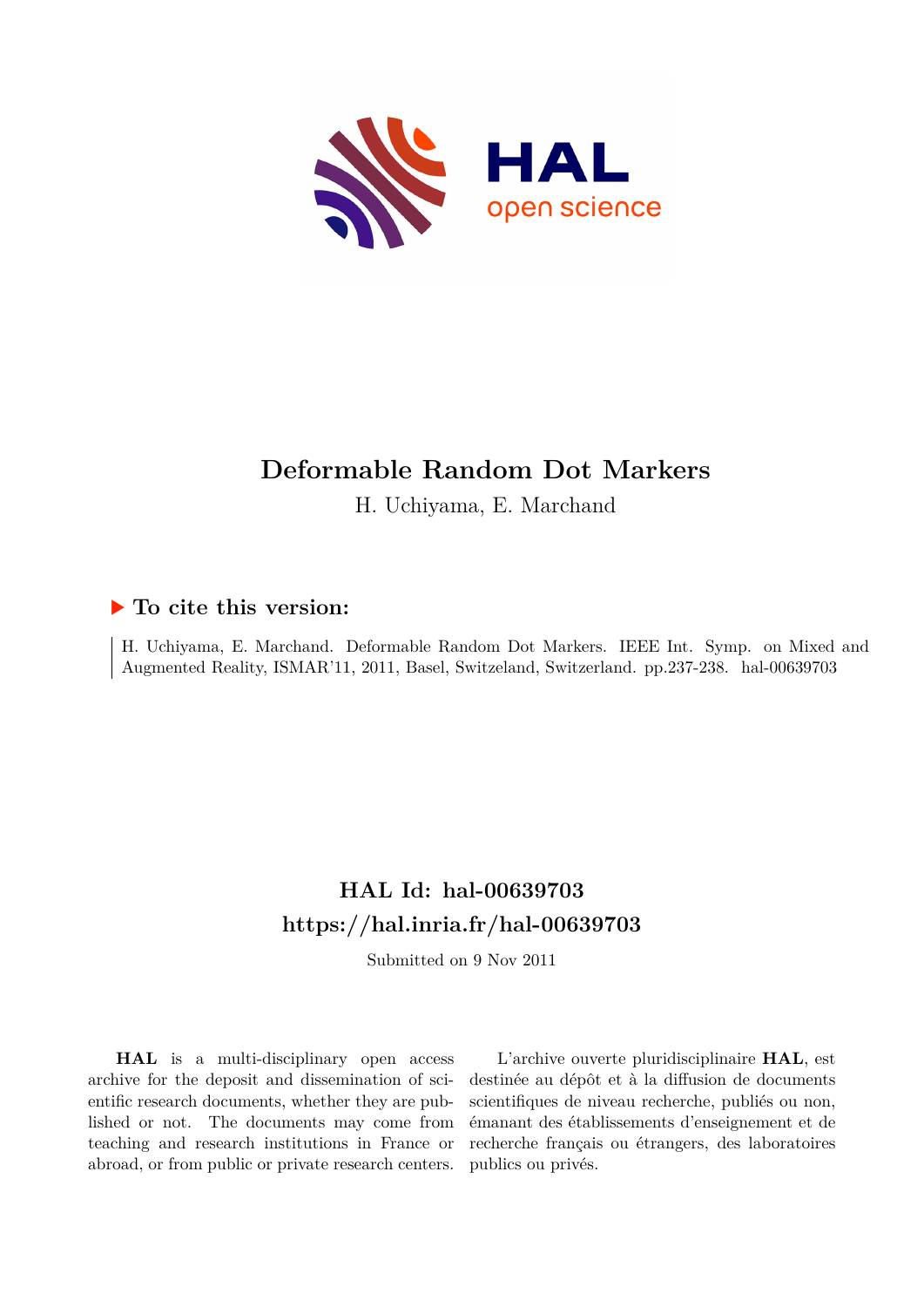# **Deformable Random Dot Markers**

Hideaki Uchiyama*∗* INRIA Rennes Bretagne-Atlantique

Eric Marchand† Université de Rennes 1, IRISA, INRIA Rennes Bretagne-Atlantique



Figure 1: Nonrigidly deformable random dot markers. (a) For an input image, (b) the deformed surface of a marker is recovered from keypoint correspondences using random dots, (c) texture is overlaid on the deformed surface.

### **ABSTRACT**

We extend planar fiducial markers using random dots [8] to nonrigidly deformable markers. Because the recognition and tracking of random dot markers are based on keypoint matching, we can estimate the deformation of the markers with nonrigid surface detection from keypoint correspondences. First, the initial pose of the markers is computed from a homography with RANSAC as a planar detection. Second, deformations are estimated from the minimization of a cost function for deformable surface fitting. We show augmentation results of 2D surface deformation recovery with several markers.

Index Terms: H.5.1 [INFORMATION INTERFACES AND PRESENTATION (e.g., HCI)]: Multimedia Information Systems— Artificial, augmented, and virtual realities; I.4.8 [IMAGE PROCESSING AND COMPUTER VISION]: Scene Analysis— Tracking

#### **1 INTRODUCTION**

Fiducial markers have been utilized in a wide field of research. For example, the initialization of a camera pose in visual SLAM can be done with a marker to estimate a known scale. Studies on mixed/augmented reality have also been proposed such that a camera pose with respect to real world can be estimated to overlay virtual objects with geometrical consistency. Thanks to their simplicity of use, the stability of recognition and tracking process, up to now fiducial markers have been a useful tool and will continue to be utilized in the future as well.

The shape of planar fiducial markers was generally square with a black frame such as ARToolKit [3] and ARTag [1]. As another type of fiducial marker, random dot markers were proposed [8]. Compared with traditional square markers, the flexibility of design and the occlusion robustness were improved. However, random dot

*∗* e-mail: Hideaki.Uchiyama@inria.fr

† e-mail: Eric.Marchand@irisa.fr

markers should still be planar as well as traditional markers. In order to enhance the functionality of fiducial markers, we propose an approach for recognizing and tracking nonrigidly deformable random dot markers.

## **2 RELATED WORKS**

The world first AR system with fiducial markers was developed by Rekimoto [7]. The markers had a black and white coded square pattern inside a black frame and were recognized by decoding the pattern. The shape of binary pattern can be replaced with hexagon [9], circle [4] and frame [10]. Generally, such square markers are not able to be deformed because the pose of the markers is computed from the position of the four corners using homography.

Random dot markers have been developed to relax the constraints for the design and usability of fiducial markers [8]. Each dot is first extracted with binarization and utilized as a keypoint. The recognition and tracking of the markers are based on keypoint matching using local geometrical relationship of keypoints with LLAH (Locally Likely Arrangement Hashing) [5]. It was experimentally confirmed that 40 random dots per marker were distinguishable enough for recognizing 1000 markers. Because the augmentation of a deformed surface can be useful for several AR systems, we extend this work to deformable random dot markers.

#### **3 DETECTING AND TRACKING DEFORMATION**

In this section, we describe the procedure of recognizing the markers and tracking their deformation.

#### **3.1 Nonrigid Surface Recovery**

Zhu and Lyu nicely formulated the problem of nonrigid surface recovery from keypoint correspondences such that the shape of 2D nonrigid surface could be computed by solving two linear equations with the finite number of iteration [11]. The complexity of its computation is equivalent to one Newton optimization step. Because of low computational cost and the simplicity of the implementation, we incorporate this method into our approach.